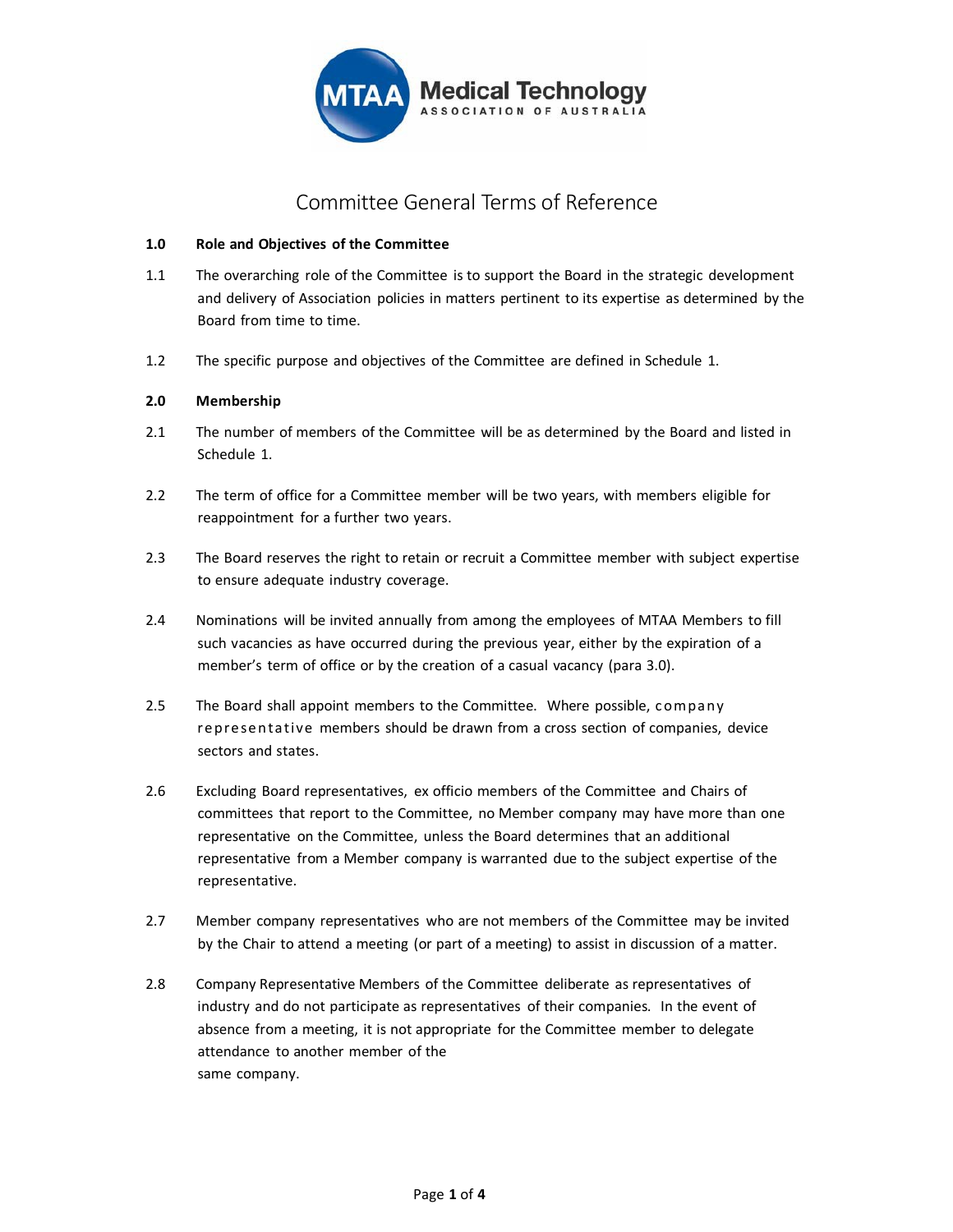#### **3.0 Casual Vacancies**

- 3.1 A casual vacancy in the office of a member of the Committee occurs if:
	- a) the entity or company represented by the member ceases to be a Member of MTAA;
	- b) the member ceases to be employed by the entity or company that nominated him/her as a member of the Committee or the company's nomination of the member is otherwise withdrawn;
	- c) the member resigns from the Committee;
	- d) the member is absent from three consecutive meetings of the Committee without the Committee approving leave of absence; or
	- e) the member fails to attend 75% of meetings held in a calendar year, without leave of absence.
- 3.2 The Board may appoint a person with suitable expertise to fill a casual vacancy until the next annual nominations are sought.

#### **4.0 Operation of the Committee**

- 4.1 If the Committee reports directly to the Board, the Committee Chair will be appointed by the Board from among its number, except for those committees requiring independent Chairs (e.g. Code Authority). If the Committee reports to another committee, the Chair of the Committee will be appointed by the Board from among the members of the Committee.
- 4.2 The Chair's responsibilities include:
	- a) scheduling meetings and determining agendas;
	- b) guiding the meeting according to the agenda and time available;
	- c) ensuring all discussion items end with a decision, action or definite outcome;
	- d) reviewing and approving the draft minutes before distribution; and
	- e) reporting to the Board as required.
- 4.3 The Chair of the Board is an ex officio member of the Committee.
- 4.4 The Chief Executive Officer will appoint a staff member to act as the Secretary of the Committee.
- 4.5 The Committee will meet not less than 4 times per year.
- 4.6 The Committee will report to the Board at least quarterly, outlining its performance against its Terms of Reference and Objectives.
- 4.7 Board Directors may attend Committee meetings with the approval of the Chair.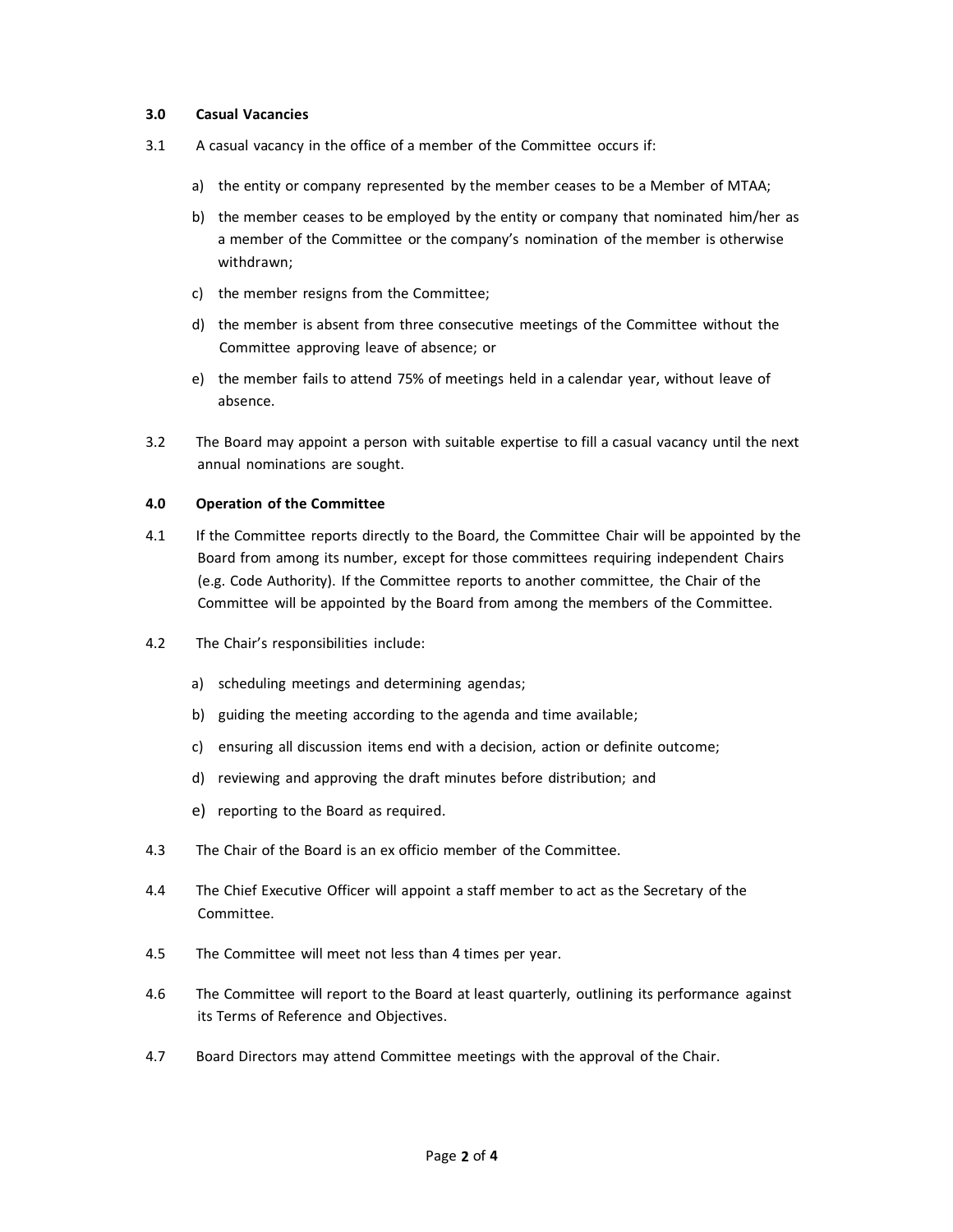- 4.8 With the approval of the Committee Chair, the Secretary of the Committee may invite other staff members to attend a meeting or part meeting to provide information or seek input from Committee members.
- 4.9 Members may attend meetings in person or by electronic means.
- 4.10 Independent members of Committees may be paid an honorarium, as negotiated with the Chief Executive Officer.
- 4.11 The Chief Executive Officer may appoint one of the Independent members of the Committee as Deputy Chair who shall act as Chair in the absence of or when directed by the Chair.

## **5.0 Quorum**

5.1 A quorum consists of the Chair (or in the absence of the Chair, the Deputy Chair) plus 50% of the total number of other members of the Committee.

## **6.0 Governance**

- 6.1 A member of the Committee must disclose any conflict of interest or likelihood of a conflict of interest, in any matter under consideration. If a member of the Committee has a conflict of interest in relation to a specific matter, the member must abstain from voting on that matter. The member may participate in the discussion on that matter, subject to the approval of the Committee.
- 6.2 All Committee members shall be required to undertake the MTAA training programs on the Code of Practice and anti‐competitive behaviour.
- 6.3 All Committee members shall be required to abide by the Confidentiality, Trade Practices legislation, and other requirements of MTAA as may be determined by the Board from time to time.

### **7.0 Agenda and Minutes**

- 7.1 The agenda and any accompanying documentation will be distributed to Committee members no later than one week prior to the assigned meeting date.
- 7.2 Committee meeting minutes will be taken by the Secretary, circulated to the members within 5 working days and confirmed at the Committee's next meeting.

### **8.0 Voting**

- 8.1 Decisions of the Committee must be made by a simple majority vote of the attending Committee members, that is, more than 50% of the members in attendance at the meeting (in person or via electronic means).
- 8.2 If there is an equality of votes, the Chair of the meeting shall have a second or casting vote.
- 8.3 Experts and observers do not have voting rights at meetings.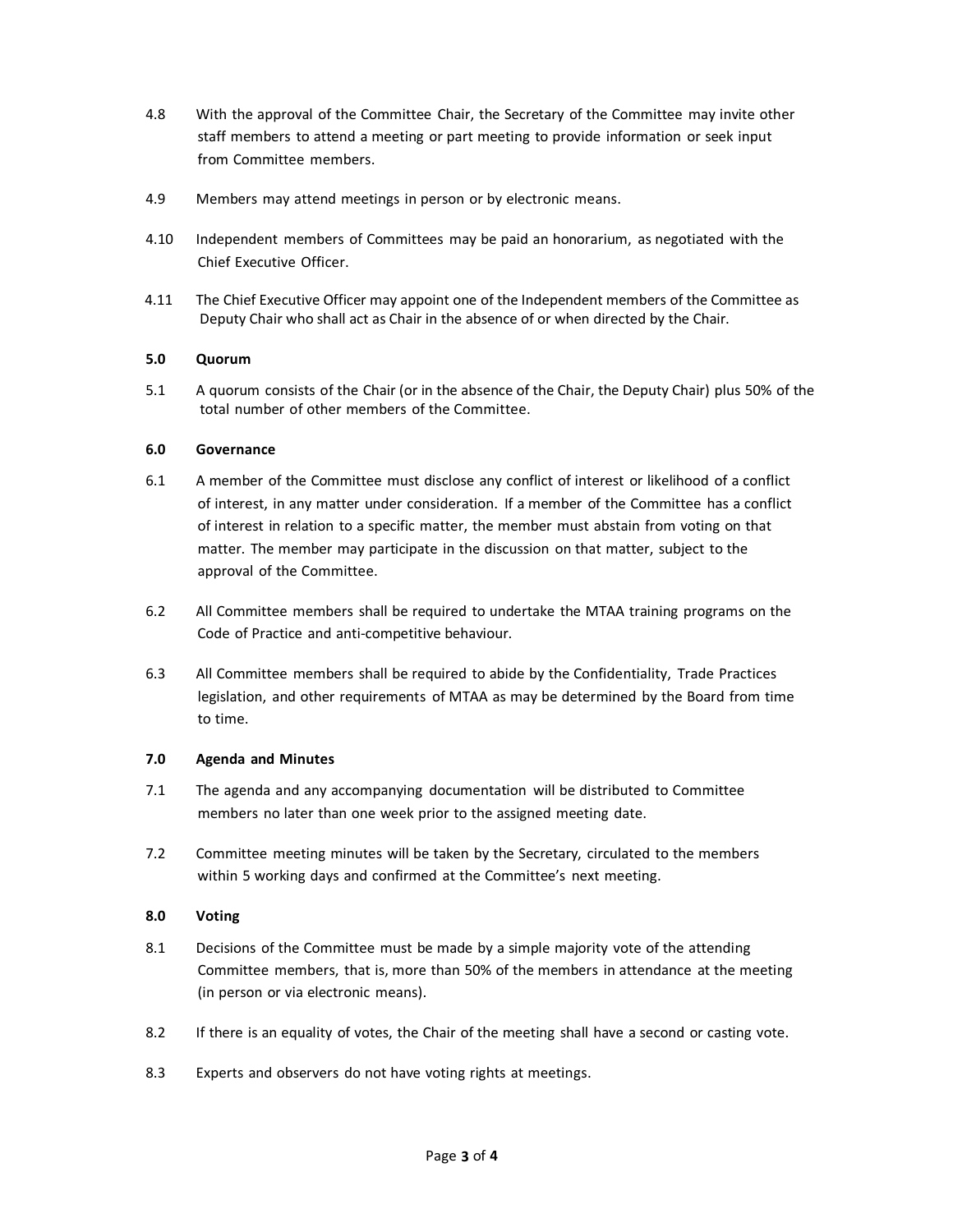## **9.0 Liaison with Members**

9.1 The Committee will ensure that non-confidential information relating to its areas of operation is disseminated by the Secretary to the Members of MTAA on a regular basis either in person or electronically, and that Member input is sought on matters at issue.

### **10.0 Liaison with Government representatives**

10.1 With the approval of the Chief Executive Officer, the Committee and relevant senior staff of MTAA may engage in discussion and/or negotiation with relevant government representatives and may invite representatives to attend Committee meetings.

### **11.0 Authority**

- 11.1 The Committee may not make any determination of MTAA policy but may provide advice to the Board on any area falling within its jurisdiction to assist the Board in formulating policy.
- 11.2 Recommendations of the Committee regarding policy matters will be placed on the Agenda for the next meeting of the Board for approval.

| <b>Document Authorised by:</b> | <b>Document Maintained by:</b> | <b>Next Review Date:</b> |
|--------------------------------|--------------------------------|--------------------------|
| MTAA Board: 11/12/2017         | Director, Business Operations  | 1 July 2019              |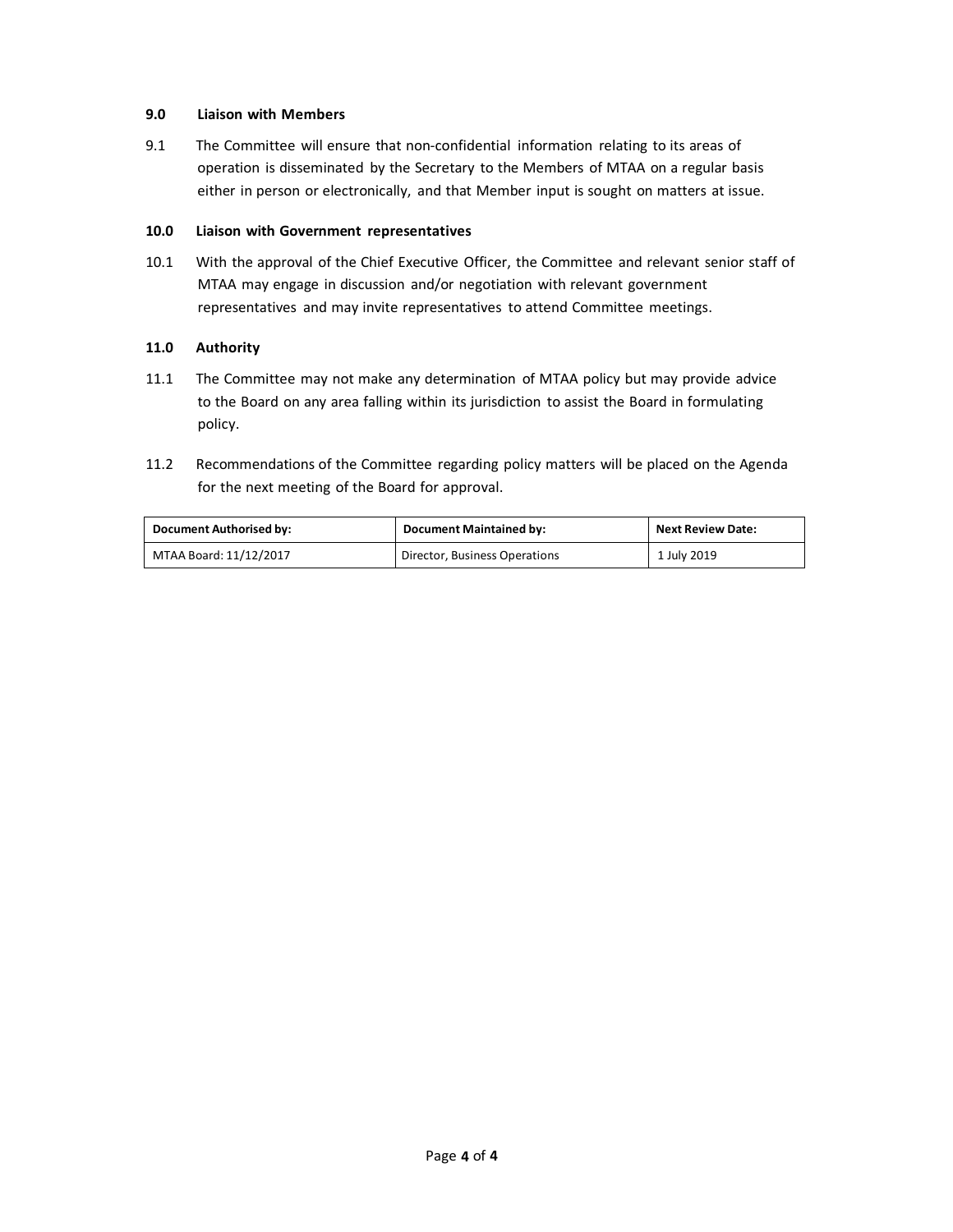# **Schedule 1**

| <b>Committee Name:</b>             | Code Authority                                                                                                                                                                                                                                                                                                            |  |
|------------------------------------|---------------------------------------------------------------------------------------------------------------------------------------------------------------------------------------------------------------------------------------------------------------------------------------------------------------------------|--|
| <b>Purpose:</b>                    | Responsible for oversight and effective administration of the Medical<br>Technology Industry Code of Practice (Code) including complaints and<br>monitoring.                                                                                                                                                              |  |
| <b>Objectives:</b>                 | Support compliance with the Code by proactively monitoring<br>1.<br>promotions and activities of Companies on a regular and ongoing<br>basis.                                                                                                                                                                             |  |
|                                    | Ensure that the Code complaints and appeals mechanisms are<br>2.<br>conducted in a fair, equitable and robust manner.                                                                                                                                                                                                     |  |
|                                    | 3. Collect statistical data of monitoring activities, complaints received<br>and outcomes of complaints hearings, conduct a regular review and<br>analysis of monitoring and complaints and the Industry issues they<br>may raise, and make recommendations to the Board for<br>improvements to Industry self-regulation. |  |
|                                    | 4. Undertake an external review of the Code every three years to<br>ensure it continues to reflect community, Industry and regulatory<br>standards, submit all proposed amendments to the Board for<br>approval, and publicise all amendments.                                                                            |  |
|                                    | 5. Identify and recommend the optimal means for MTAA to promote<br>the Code to Companies, the Industry, Healthcare Professionals,<br>Regulators and other relevant stakeholders and participants in the<br>healthcare Industry.                                                                                           |  |
|                                    | 6. Ensure education programs are updated when major changes are<br>made to the Code and at least once every three years.                                                                                                                                                                                                  |  |
|                                    | 7. Engage with relevant stakeholders to increase harmonisation with<br>the broader medical technology stakeholders.                                                                                                                                                                                                       |  |
|                                    | Where required, convene additional subcommittees, appoint<br>8.<br>members and delegate to them the management of any aspect of<br>Code administration including, but not limited to complaints<br>handling and appeals.                                                                                                  |  |
| Governance:                        | The Committee reports to the Board.                                                                                                                                                                                                                                                                                       |  |
| <b>Board</b><br>Representative(s): | As appointed by the<br>Board.                                                                                                                                                                                                                                                                                             |  |
| Chair:                             | Independent and as appointed by the Board.                                                                                                                                                                                                                                                                                |  |
| Secretary:                         | As determined by the Chief Executive Officer.                                                                                                                                                                                                                                                                             |  |
| Membership:                        | Members who must be independent of both MTAA and its members:<br>one Chair with knowledge of the Industry and skills and<br>experience appropriate to the objectives of the Committee;                                                                                                                                    |  |